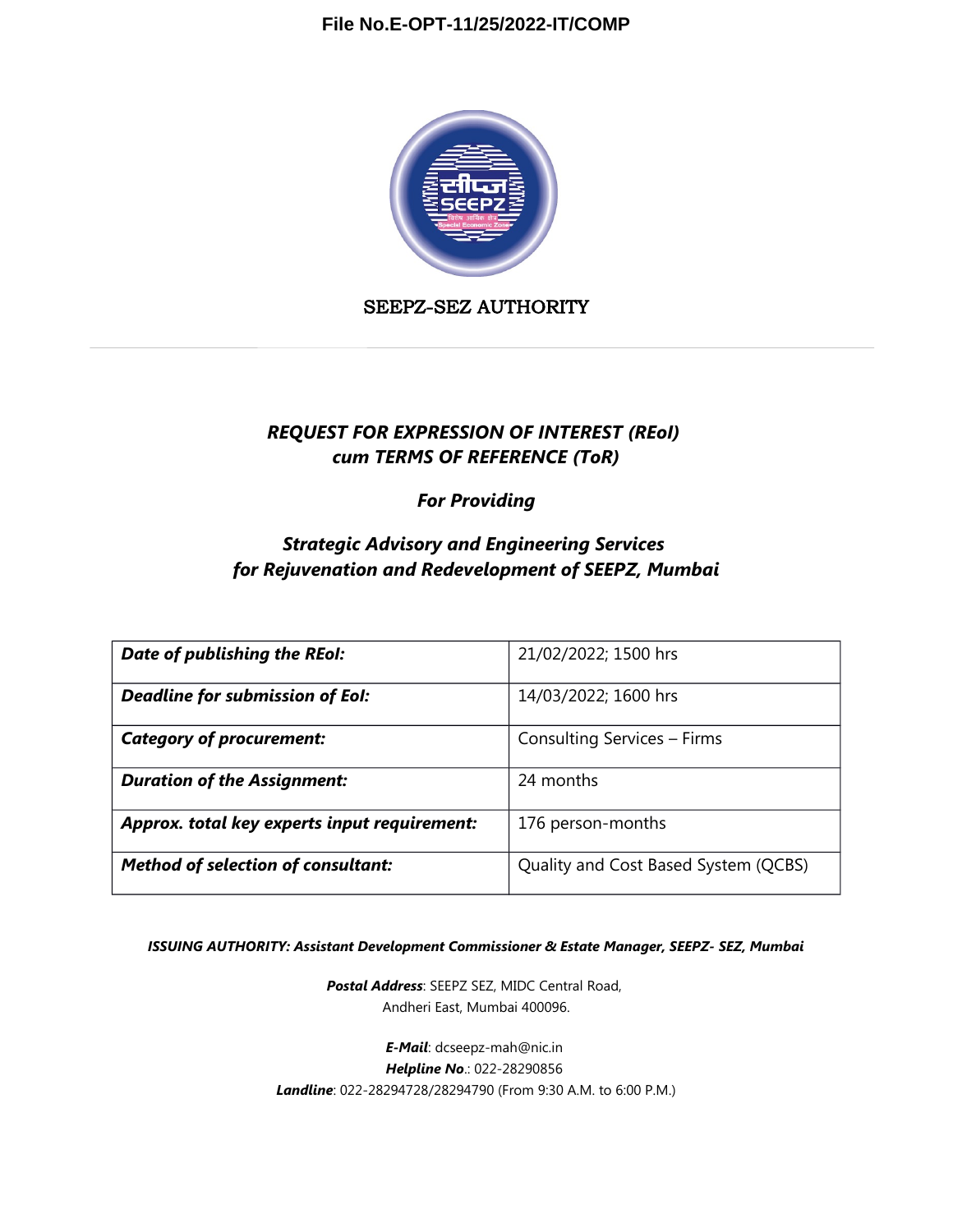### *1. Background & Objectives*

Santacruz Electronics Export Processing Zone (SEEPZ) is a Special Economic Zone in Mumbai, India with a geographical spread of nearly 110 Acres with 9 major buildings (and other private buildings built by units on leased plots) with multiple private buildings (approximately 4 Lakh square feet of space). On the 19th of August 2021 the Hon'ble Minister, Ministry of Commerce and Industry, Government of India announced a commitment of Rs 200 Crore for the rejuvenation and refurbishment of SEEPZ, SEZ. This is particularly important for SEEPZ as it is entering 50th year of its existence in May 2022. The golden jubilee year (from May 2022 to May 2023) shall be celebrated alongside 'Azadi ka Amrit Mahotsav' which commemorates 75 years of India's independence.

In this backdrop, the SEEPZ SEZ Authority wishes to undertake rejuvenation of the existing SEEPZ complex to state-of-the-art campus (SEEPZ 2.0) in terms of infrastructure, facilities for the businesses on campus and ease of doing business. This would enable SEEPZ to become a gateway to global markets with the largest concentration of gems and jewellery units anywhere globally. Separately, a budget of Rs 50 Crores shall be spent for the establishment of a mega common facility centre under the aegis of the Gem & Jewellery Export Promotion Council (GJEPC). In order to undertake the works as envisioned above, SEEPZ, SEZ authority seeks to onboard a consultancy firm for providing strategic advisory and engineering services for rejuvenation and redevelopment of SEEPZ, Mumbai.

The core objective of engaging a consulting firm for this assignment is to bring in the necessary domain knowledge, experience and institutional expertise to plan and implement the SEEPZ 2.0 vision to help realize its potential as a true gateway to the global markets. The redevelopment shall be centered on the following core aspects:

- A. Benchmarking against best international standards for SEZ operations in terms of infrastructure, facilities and optimum cost of operations.
- B. Carbon foot-print and optimization of energy usage by the SEZ with reference to certain global standards such as LEED Platinum Rating and by harnessing renewable energy sources such as solar energy.
- C. Iconic smart buildings with world class facilities for the units to operate on a plug-andplay basis.
- D. Near zero waste with integrated waste management, sewage treatment, grey water recycling and rainwater harvesting system.

More details regarding the scope of work, deliverables and key expert requirements can be found in the Terms of Reference uploaded with this REoI.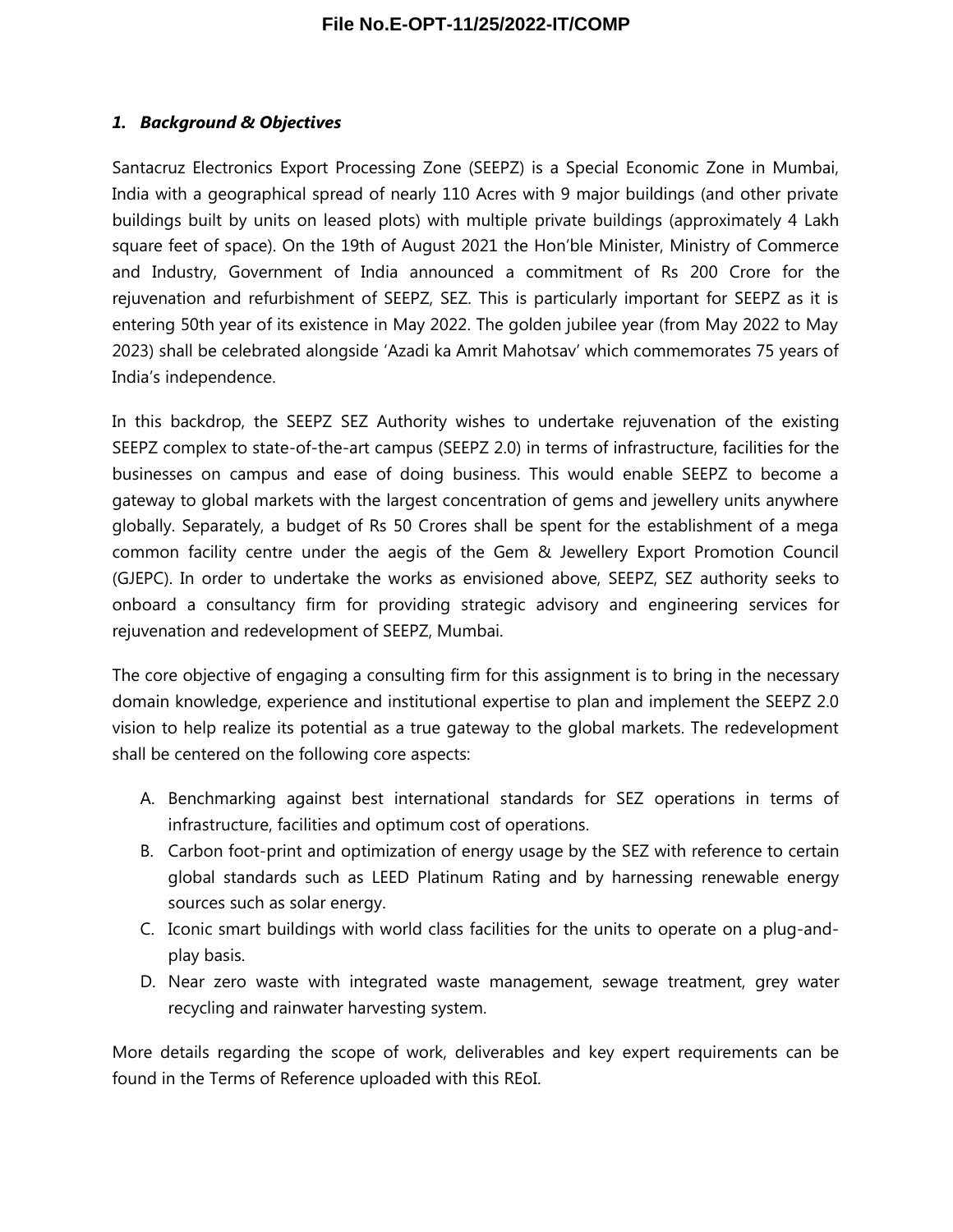## *2. Eligibility Criteria*

In order to be eligible for participating in this procurement, the bidder or a consortium / JV of bidders -

| SN             | <b>Eligibility Criteria</b>                                                                                                                                                                                                                                                                                                                                                            | <b>Supporting Documents</b><br>(to be Included in the EoI)                                                                                                                                                                                                                                                                                                                                   | Applicability in<br>case of a<br>consortium / JV                                                                                                                                                         |
|----------------|----------------------------------------------------------------------------------------------------------------------------------------------------------------------------------------------------------------------------------------------------------------------------------------------------------------------------------------------------------------------------------------|----------------------------------------------------------------------------------------------------------------------------------------------------------------------------------------------------------------------------------------------------------------------------------------------------------------------------------------------------------------------------------------------|----------------------------------------------------------------------------------------------------------------------------------------------------------------------------------------------------------|
| $\mathbf{1}$   | Must be registered with the<br>appropriate government authority as<br>a pvt. Itd. company / Itd. company /<br>LLP and shall be in the consulting<br>services business for at least 5 years.                                                                                                                                                                                            | Copy of the incorporation /<br>registration certificate clearly<br>indicating the nature of<br>business.                                                                                                                                                                                                                                                                                     | Both must satisfy<br>individually.                                                                                                                                                                       |
| $\overline{2}$ | Must possess a valid GSTN and PAN                                                                                                                                                                                                                                                                                                                                                      | Copies of GSTN, PAN                                                                                                                                                                                                                                                                                                                                                                          | Both must satisfy<br>individually.                                                                                                                                                                       |
| 3              | Must have a turnover of at least<br>Rs.20 Crore in each of the last 3<br>financial years, i.e. FY2018-2019,<br>FY2019-2020 and FY2020-2021.                                                                                                                                                                                                                                            | Audited financial statements<br>for the past 3 financial years.<br>Provisional statement shall<br>be accepted in lieu of<br>audited FS only for FY2020-<br>21.                                                                                                                                                                                                                               | Both must<br>cumulatively<br>satisfy. Lead<br>partner of the JV<br>must have at least<br>75% of the said<br>turnover <i>i.e.</i> at<br>least Rs. 15 Crore<br>in each of the<br>three financial<br>years. |
| $\overline{4}$ | Must have completed<br>A. At least 2 projects comprising<br>business process reengineering<br>and project management for<br>government SEZs / EPZs /<br>industrial clusters; and<br>At least 2 projects providing<br>В.<br>engineering services consultancy<br>for large (>30 Acre industrial<br>premises) comprising the<br>elements of structural<br>engineering, utilities planning | Summary of relevant<br>experiences.<br>Completion certificates<br>issued by the clients clearly<br>mentioning the name of the<br>assignment, scope of work,<br>area of the campus, value of<br>the contract, etc. In case the<br>scope of work is not<br>elaborated / area of the<br>campus is not mentioned in<br>the completion certificate,<br>corresponding contract<br>agreement may be | Both must<br>cumulatively<br>satisfy.                                                                                                                                                                    |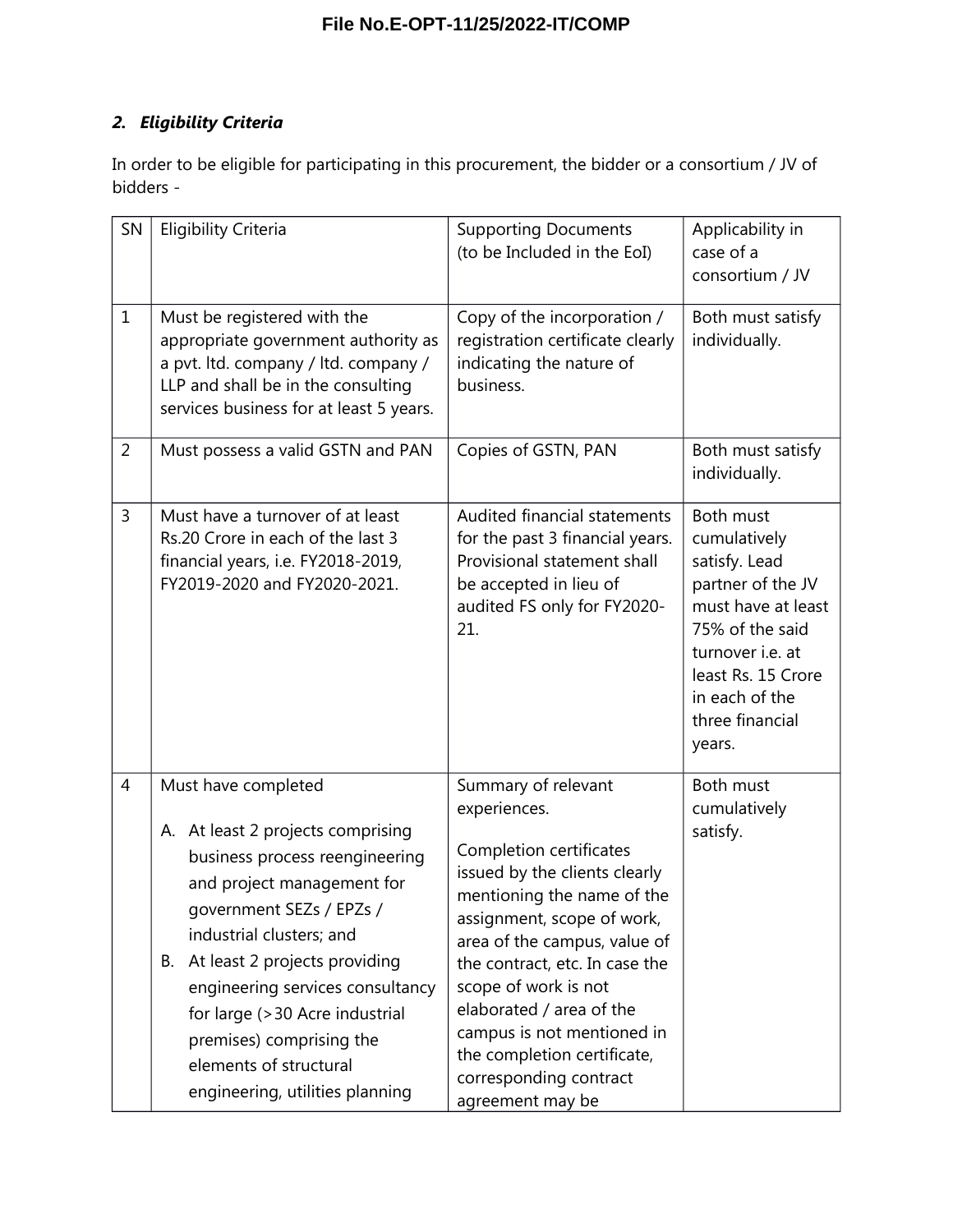|   | and energy optimization.<br>C. At least 1 project of providing<br>transaction advisory services for<br>development of commercial<br>spaces in PPP mode.                                                                                                                | submitted.                                                                                                                            |                                    |
|---|------------------------------------------------------------------------------------------------------------------------------------------------------------------------------------------------------------------------------------------------------------------------|---------------------------------------------------------------------------------------------------------------------------------------|------------------------------------|
| 5 | Must not be presently debarred /<br>blacklisted by any procuring entity<br>under the central government<br>including PSUs and autonomous<br>entities or by state governments or<br>by multilateral agencies such as The<br>World Bank, Asian Development<br>Bank, etc. | Self-declaration of not<br>having been debarred /<br>blacklisted by any of the<br>entities mentioned in this<br>criterion at present. | Both must satisfy<br>individually. |

### *3. Selection Procedure*

- a. The procedure for selection of consultant shall be as detailed under the 'Manual for Procurement of Consulting Services, 2017' issued by the Ministry of Finance.
- b. The Request for Proposals (RfP) shall be issued only to the bidders shortlisted after EoI evaluation. The shortlist comprising up to 8 bidders shall be prepared based on assessment of eligibility and relevance of bidders' past experience. Decision of the SEEPZ SEZ Authority in this regard shall be binding on all participating bidders.
- c. Selection of a consultant from among the shortlisted firms shall be made using the QCBS method. More details regarding the evaluation criteria and weightages for technical and financial scores etc. shall be provided in the RfP document.
- *4.* More details regarding the scope of work, key expert requirements and other details pertaining to the nature of consulting assignment can be found in the draft Terms of Reference document uploaded with this REoI. It may be noted that these details are neither exhaustive nor final. The final ToR shall be included in the RfP document which shall be issued to the shortlisted consultants.
- *5.* Bidders may upload their specific feedback and suggestions regarding the draft ToR along with their EoIs. SEEPZ SEZ Authority may consider the suggestions vis-à-vis its requirements but will not be bound to accept any suggestion received.
- **6.** For any further queries, bidders are requested to use 'seek clarifications' feature on the eprocurement portal.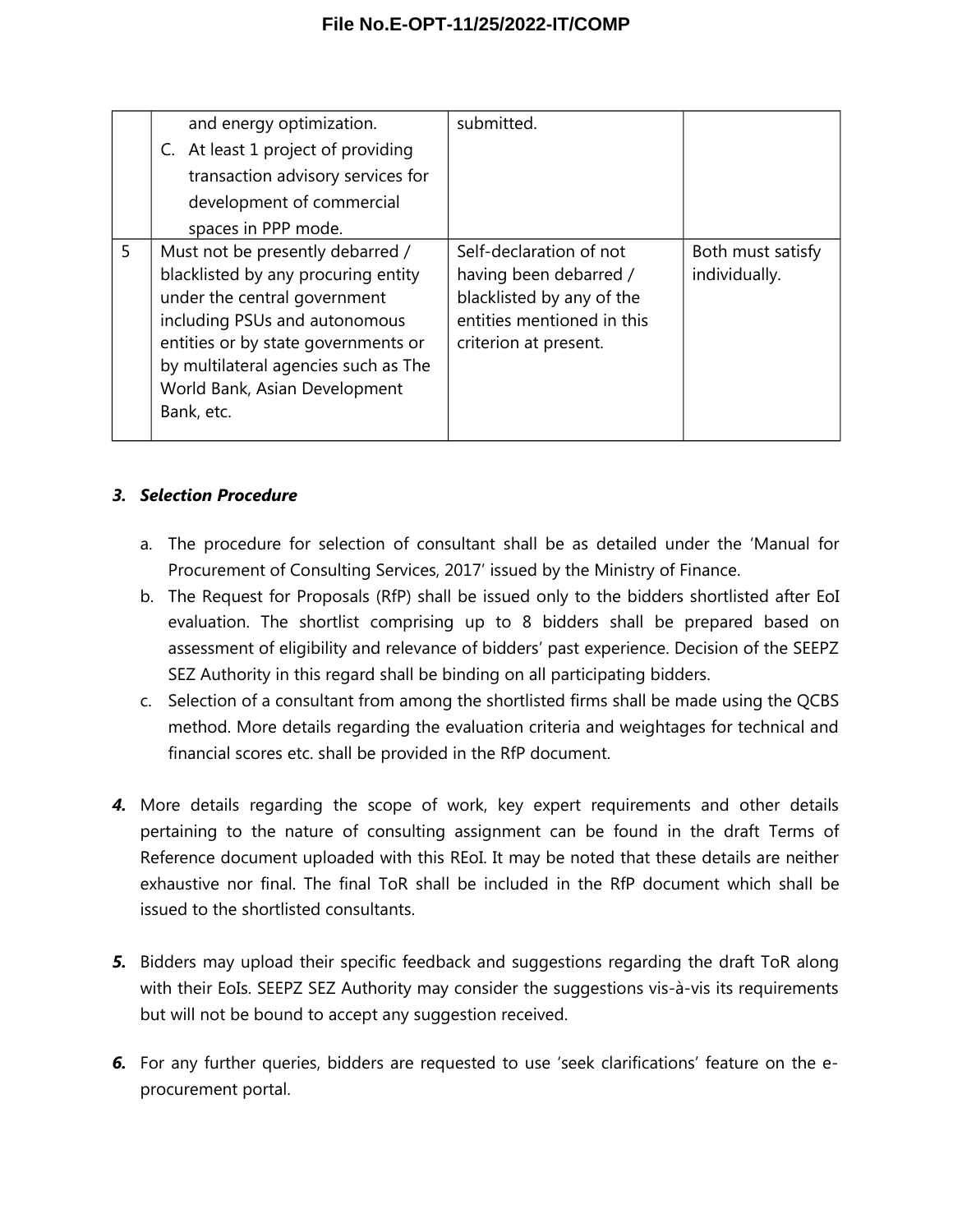*7.* The EoIs should be submitted along with duly filled Annexure I & II through *e-procurement portal (https://eprocure.gov.in/eprocure/app) only*. EoIs submitted through any other means shall not be admissible. The deadline for submission of EoIs is 1600 hrs on  $14<sup>th</sup>$  March 2022.

> Signed by Shri. Shyam Jagannathan Date: 21-02-2022 14:43:45 Bevesloopment Commissioner, SEEPZ- SEZ, Mumbai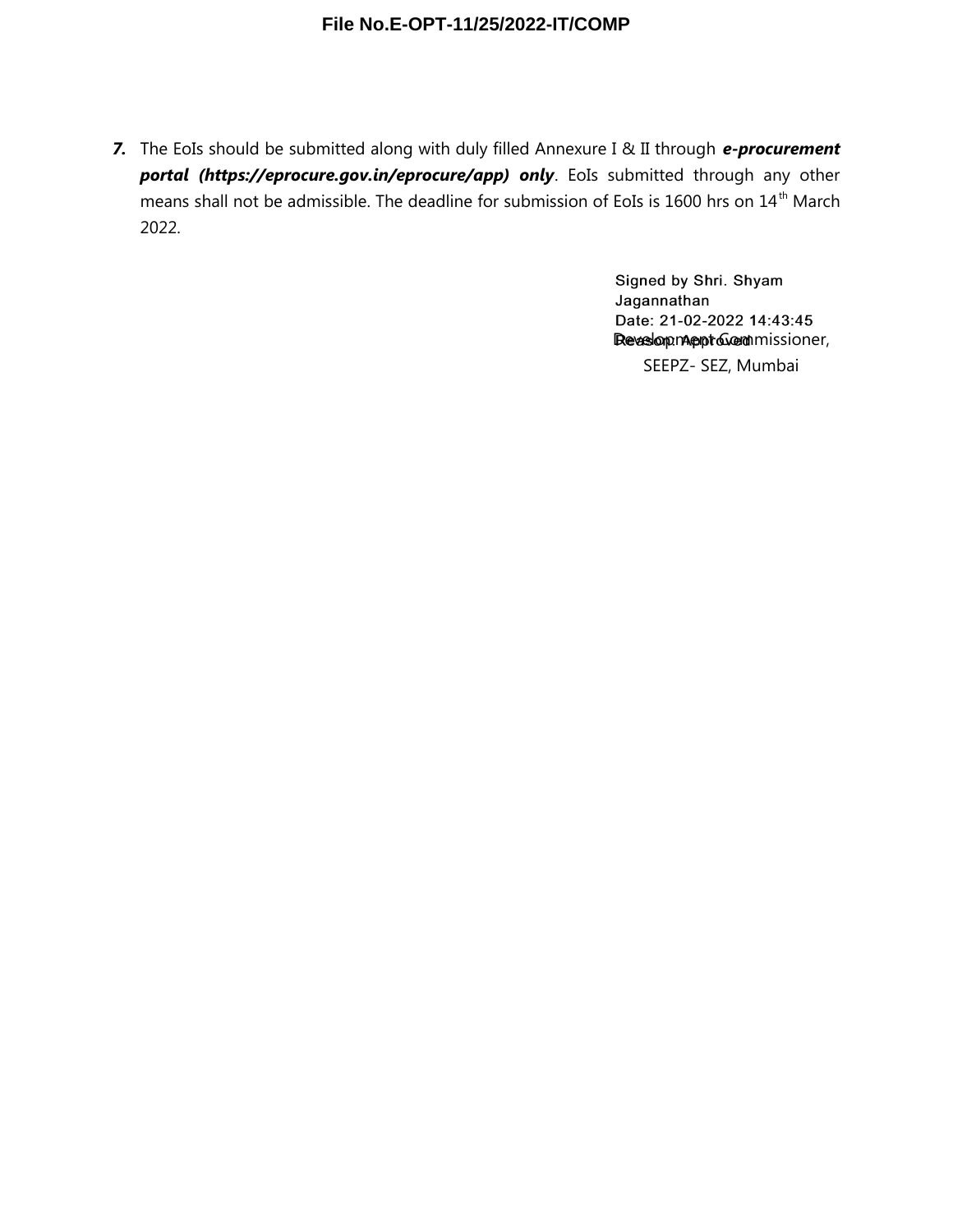#### *ANNEXURE I – EoI Submission Form (To be printed on Bidder's letterhead)*

To,

Assistant Development Commissioner, Office of the Development Commissioner, SEEPZ, SEZ, Ministry of Commerce and Industries Government of India Andheri (East), Mumbai 400096

Ref: Your Request for Expression of Interest (REoI) For Providing Strategic Advisory and Engineering Services for Rejuvenation and Redevelopment of SEEPZ, Mumbai dated 21/02/2022

Sir,

We, the undersigned, declare that:

- 1. We have examined and have no reservations to the REoI (including Addenda issued).
- 2. If we are shortlisted and issued an RfP, we commit to submit technical and financial proposals in response to the RfP, adhering to the requirements stipulated therein.
- 3. We also declare that Government of India or any other State Government or public Sector Unit in the nature of an autonomous body has not declared us ineligible or black listed us on charges of engaging in corrupt, fraudulent, collusive or coercive practices or any failure/lapses of serious nature.
- 4. We also accept all the terms and conditions of this REoI and undertake to abide by them, including the condition that you are not bound to shortlist us or any other firm submitting their EoI in response to your Request for EoIs.

Yours sincerely,

Authorized Signatory

(Authorization for signing on behalf of the bidding company to be attached)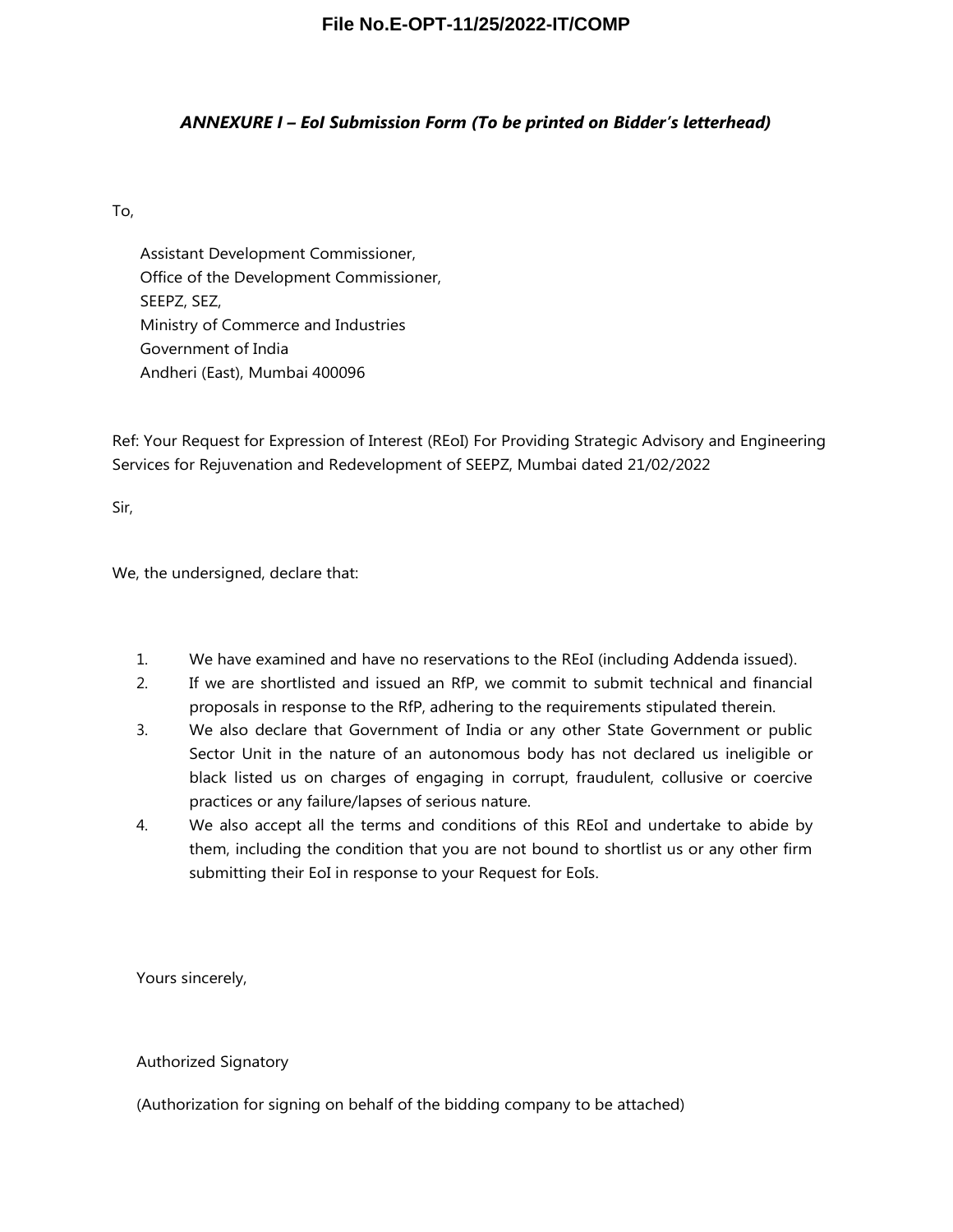Full Name and Designation